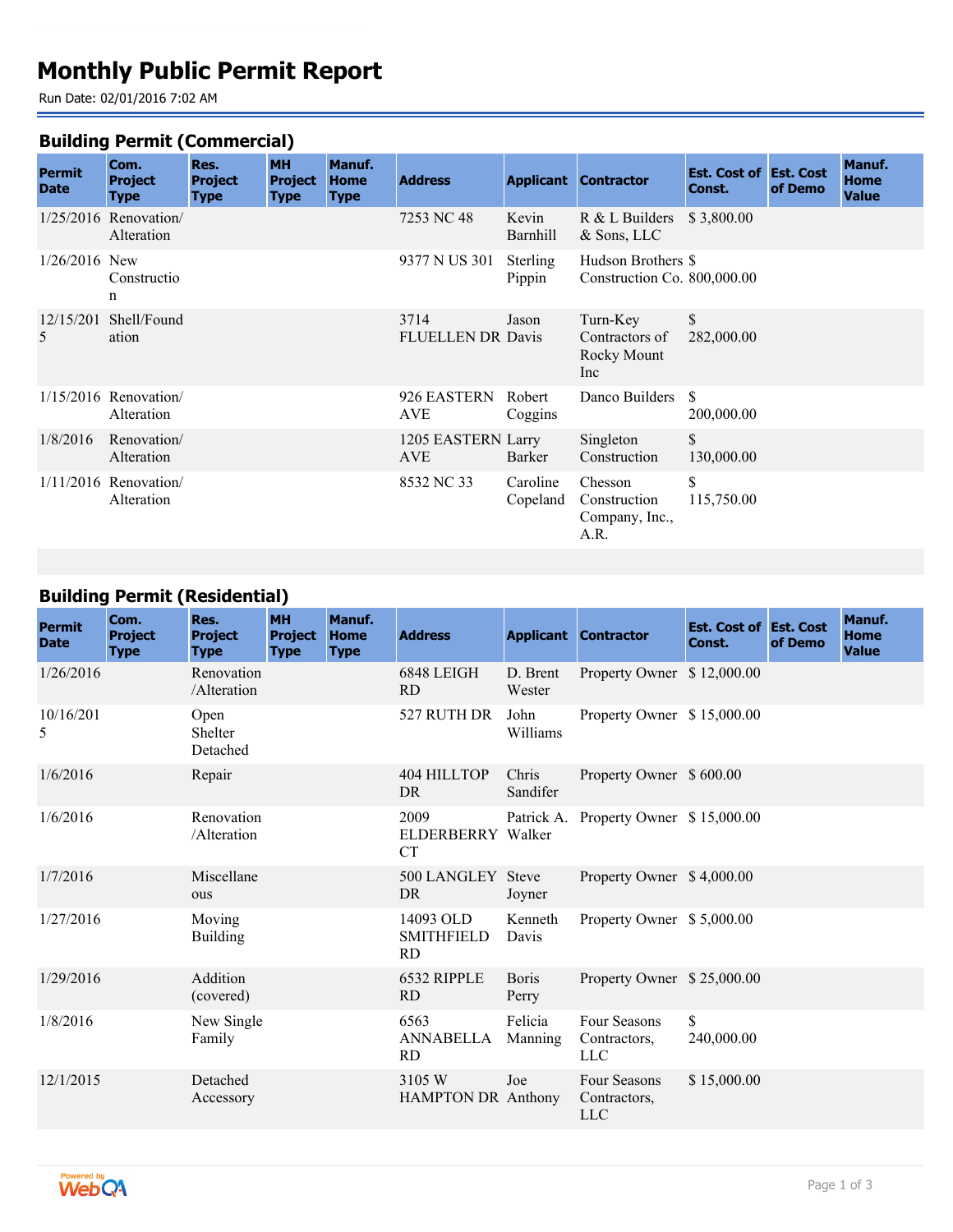## **Building Permit (Residential)**

| <b>Permit</b><br><b>Date</b> | Com.<br><b>Project</b><br><b>Type</b> | Res.<br><b>Project</b><br><b>Type</b> | <b>MH</b><br><b>Project</b><br><b>Type</b> | Manuf.<br><b>Home</b><br><b>Type</b> | <b>Address</b>                                     |                                | <b>Applicant Contractor</b>                          | <b>Est. Cost of Est. Cost</b><br>Const. | of Demo | Manuf.<br><b>Home</b><br><b>Value</b> |
|------------------------------|---------------------------------------|---------------------------------------|--------------------------------------------|--------------------------------------|----------------------------------------------------|--------------------------------|------------------------------------------------------|-----------------------------------------|---------|---------------------------------------|
| 1/21/2016                    |                                       | New Single<br>Family                  |                                            |                                      | 3102 OAK<br><b>LEAF DR</b>                         | Terry<br>Tosto                 | Calvin<br>Davenport Inc.                             | \$<br>350,000.00                        |         |                                       |
| 1/14/2016                    |                                       | New Single<br>Family                  |                                            |                                      | <b>8611 SEVEN</b><br>PATH RD                       | Ben Hager Hager                | Construction &<br>Remodeling, inc                    | \$<br>225,000.00                        |         |                                       |
| 1/27/2016                    |                                       | Miscellane<br>ous                     |                                            |                                      | 3188 OCTAVIA Danny<br>DR                           |                                | Sears Home<br>Townsend Improvement<br>Products, Inc. | \$6,952.00                              |         |                                       |
| 1/12/2016                    |                                       | New Single<br>Family                  |                                            |                                      | 211 N WILSON Macon<br><b>ST</b>                    | Robertson                      | Robertson<br><b>Realty Company</b>                   | \$75,000.00                             |         |                                       |
| 1/26/2016                    |                                       | Renovation<br>/Alteration             |                                            |                                      | 463<br>SHELLCASTL<br>E RD                          | Dean<br>Holland                | Dean A. Holland \$12,000.00<br>Builders, Inc.        |                                         |         |                                       |
| 1/4/2016                     |                                       | Miscellane<br>ous                     |                                            |                                      | 5542<br><b>STANHOPE</b><br><b>METHODIST</b><br>RD  | Swane<br>Holloman<br>Maintence | Occupant                                             | \$0.00                                  |         |                                       |
| 1/8/2016                     |                                       | Addition<br>(covered)                 |                                            |                                      | 611 GOLFERS<br>LN                                  | Roger<br>Luper                 | Cornerstone<br>Construction                          | \$15,587.00                             |         |                                       |
| 1/12/2016                    |                                       | New Single<br>Family                  |                                            |                                      | 8035 CREECH<br><b>RD</b>                           | Kevin<br>Kirton                | KB Building $&$<br>Development<br><b>LLC</b>         | $\$$<br>130,000.00                      |         |                                       |
| 12/22/201<br>5               |                                       | New Single<br>Family                  |                                            |                                      | 11527<br><b>ROCKSIDE RD</b>                        |                                | Ted Daniel Ted S. Daniel                             | \$65,000.00                             |         |                                       |
| 12/18/201<br>5               |                                       | Detached<br>Accessory                 |                                            |                                      | 6462 TURKEY John<br><b>CHASE RD</b>                | Williams                       | Carolina<br>Structural                               | \$40,000.00                             |         |                                       |
| 1/6/2016                     |                                       | Addition<br>(covered)                 |                                            |                                      | 7663 RED OAK Robert<br><b>RD</b>                   | Moore                          | Robert Moore                                         | \$16,000.00                             |         |                                       |
| 1/27/2016                    |                                       | Addition<br>(covered)                 |                                            |                                      | 3941 JOYNER<br><b>RD</b>                           | Jason<br>Reams                 | Jason D. Reams \$ 60,000.00                          |                                         |         |                                       |
| 1/26/2016                    |                                       | Miscellane<br>ous                     |                                            |                                      | 11162<br><b>CANDLEWICK Batts</b><br><b>RD</b>      | James                          | Regional<br>Waterproofing<br>Company                 | \$10,387.49                             |         |                                       |
| 1/12/2016                    |                                       | Addition<br>(covered)                 |                                            |                                      | 410 WARD ST Thurman                                | Royster                        | Thurman<br>Royster                                   | \$13,750.00                             |         |                                       |
| 1/21/2016                    |                                       | Renovation<br>/Alteration             |                                            |                                      | 207<br><b>WOODFIELD</b><br>DR                      | Perry<br>Corbett               | Corbett<br>Construction,<br>LLC, Perry               | \$28,000.00                             |         |                                       |
| 12/17/201<br>5               |                                       | Repair                                |                                            |                                      | 311 E BRANCH Bettie Ann Falcone Crawl<br><b>ST</b> | Fry                            | Space                                                | \$8,845.00                              |         |                                       |

#### **Manufactured Home Permit**

| <b>Permit</b><br><b>Date</b> | Com.<br><b>Project</b><br><b>Type</b> | Res.<br><b>Project</b><br><b>Type</b> | <b>MH</b><br><b>Project Home</b><br><b>Type</b> | Manuf.<br><b>Type</b> | <b>Address</b>              |     | <b>Applicant Contractor</b>    | <b>Est. Cost of Est. Cost</b><br><b>Const.</b> | of Demo | Manuf.<br><b>Home</b><br><b>Value</b> |
|------------------------------|---------------------------------------|---------------------------------------|-------------------------------------------------|-----------------------|-----------------------------|-----|--------------------------------|------------------------------------------------|---------|---------------------------------------|
| 1/19/2016                    |                                       |                                       | HUD                                             | Multi-<br>Sectional   | 4241<br>NEEDHAM RD Williams | Ron | Jackie Waddell<br>M.Hm. Movers |                                                |         | \$75,000.00                           |